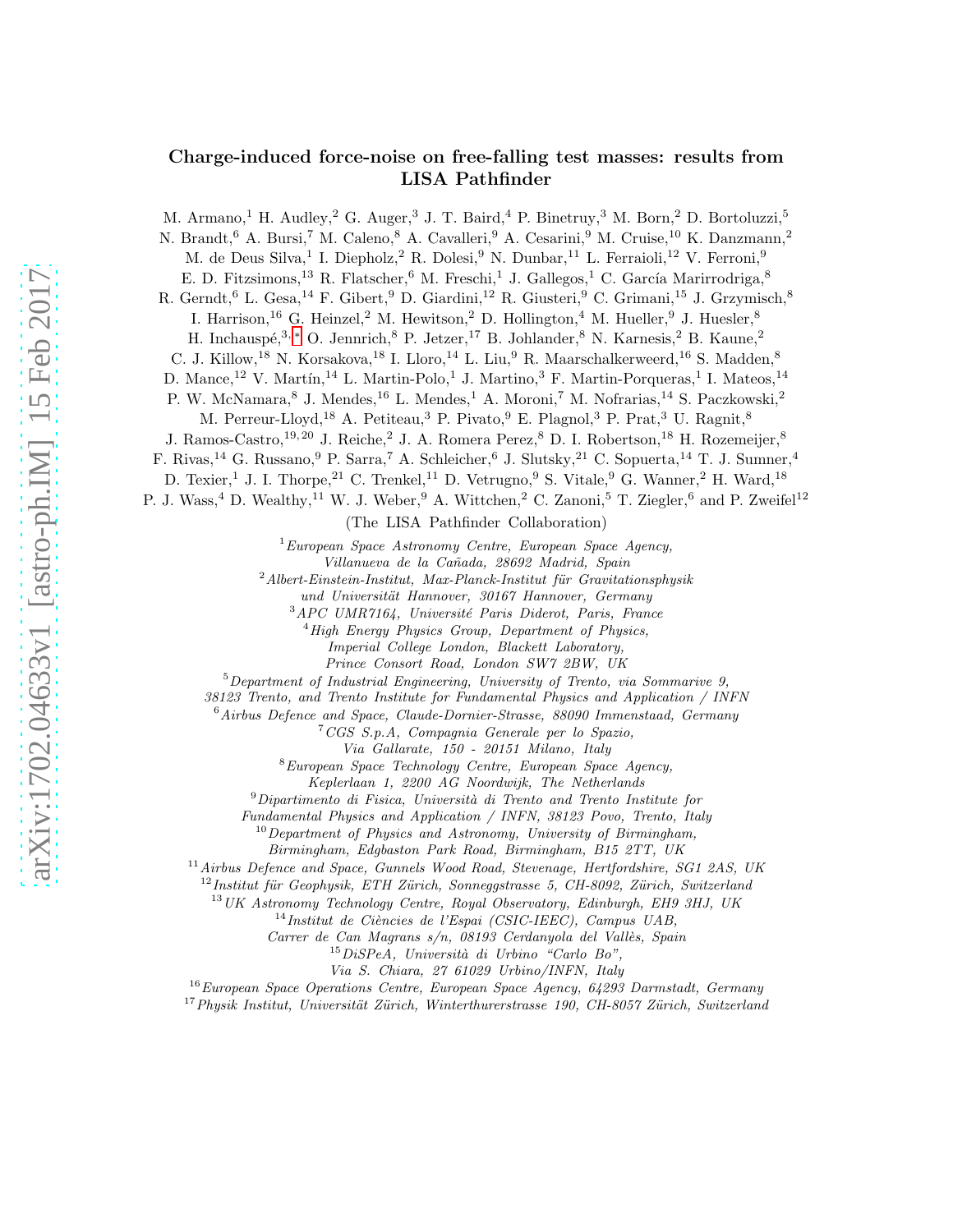$18$  SUPA, Institute for Gravitational Research, School of Physics and Astronomy,

University of Glasgow, Glasgow, G12 8QQ, UK

 $^{19}$ Department d'Enginyeria Electrònica, Universitat Politècnica de Catalunya, 08034 Barcelona, Spain

 $^{20}$ Institut d'Estudis Espacials de Catalunya (IEEC),

 $C/$  Gran Capità 2-4, 08034 Barcelona, Spain

<sup>21</sup>NASA Goddard Space Flight Center, 8800 Greenbelt Road, Greenbelt, MD 20771, USA

We report on electrostatic measurements made on board the European Space Agency mission LISA Pathfinder. Detailed measurements of the charge-induced electrostatic forces exerted on freefalling test masses (TMs) inside the capacitive gravitational reference sensor are the first made in a relevant environment for a space-based gravitational wave detector. Employing a combination of charge control and electric-field compensation, we show that the level of charge-induced acceleration noise on a single TM can be maintained at a level close to 1.0 fm s<sup>-2</sup> Hz<sup>-1/2</sup> across the 0.1-100 mHz frequency band that is crucial to an observatory such as LISA. Using dedicated measurements that detect these effects in the differential acceleration between the two test masses, we resolve the stochastic nature of the TM charge build up due to interplanetary cosmic rays and the TM chargeto-force coupling through stray electric fields in the sensor. All our measurements are in good agreement with predictions based on a relatively simple electrostatic model of the LISA Pathfinder instrument.

Sensitive gravitational experiments employ quasi-free-falling isolated test masses as a reference system for the measurement of the local curvature of space-time. Electrostatic free charge and stray potentials introduce unwanted disturbances that can limit measurement precision. The effect is relevant for gravitational wave observatories both in space [\[1](#page-7-1), [2\]](#page-7-2) and onground [\[3](#page-7-3)], tests of the equivalence principal [\[4](#page-7-4)] and measurements of relativistic effects on precessing gyroscopes [\[5\]](#page-7-5).

The LISA Pathfinder spacecraft [\[6\]](#page-7-6), a technology-demonstration experiment for a space-based gravitational wave observatory, LISA [\[7](#page-7-7)], was launched on December 3 2015. The aim of the mission was to demonstrate the ability to fly free-falling test masses in a single spacecraft with a differential acceleration noise below 30 fm s<sup>-2</sup> Hz<sup>-1/2</sup>. The sensitivity of the instrument has far-exceeded its design specification, achieving a level close to the LISA goal from 0.1-100 mHz and around 5 fm s<sup>-2</sup> Hz<sup>-1/2</sup> in the mHz band [\[8\]](#page-7-8). In this paper we describe the measurements and techniques used to minimise charge-related electrostatic forces and evaluate their contribution to the differential acceleration noise of the test masses.

The LISA Pathfinder test masses, identical

to those for LISA, are 46-mm cubes of mass 1.928 kg made from a gold-platinum alloy. They sit within a 6 degree-of-freedom capacitive position sensor and actuator, the gravitational reference sensor (GRS) [\[9](#page-7-9), [10\]](#page-7-10). The masses are separated from the walls of the sensor by gaps of between 2.9 and 4 mm and have no grounding wire. All test mass and sensor surfaces are goldcoated. The large gaps mitigate the impact of surface forces and the absence of a grounding wire eliminates thermal noise associated with mechanical damping that dominates the lowfrequency performance of accelerometers in existing geodesy and fundamental physics missions.

The achieved level of sensitivity to the differential acceleration of the test masses level is made possible by an additional high-precision readout along the x-axis provided by a laser interferometer [\[11](#page-7-11)[–13\]](#page-7-12) with a readout noise of  $35 \text{ fm Hz}^{-1/2}$  measured above 60 mHz [\[8](#page-7-8)].

The GRS consists of a system of 12 electrodes for TM position sensing and actuation, and a further 6 for capacitive biasing of the test mass at 100 kHz. Actuation is achieved with audiofrequency sinusoidal voltages. DC or slowlyvarying (f∼mHz) voltage signals can be applied to measure TM charge and balance stray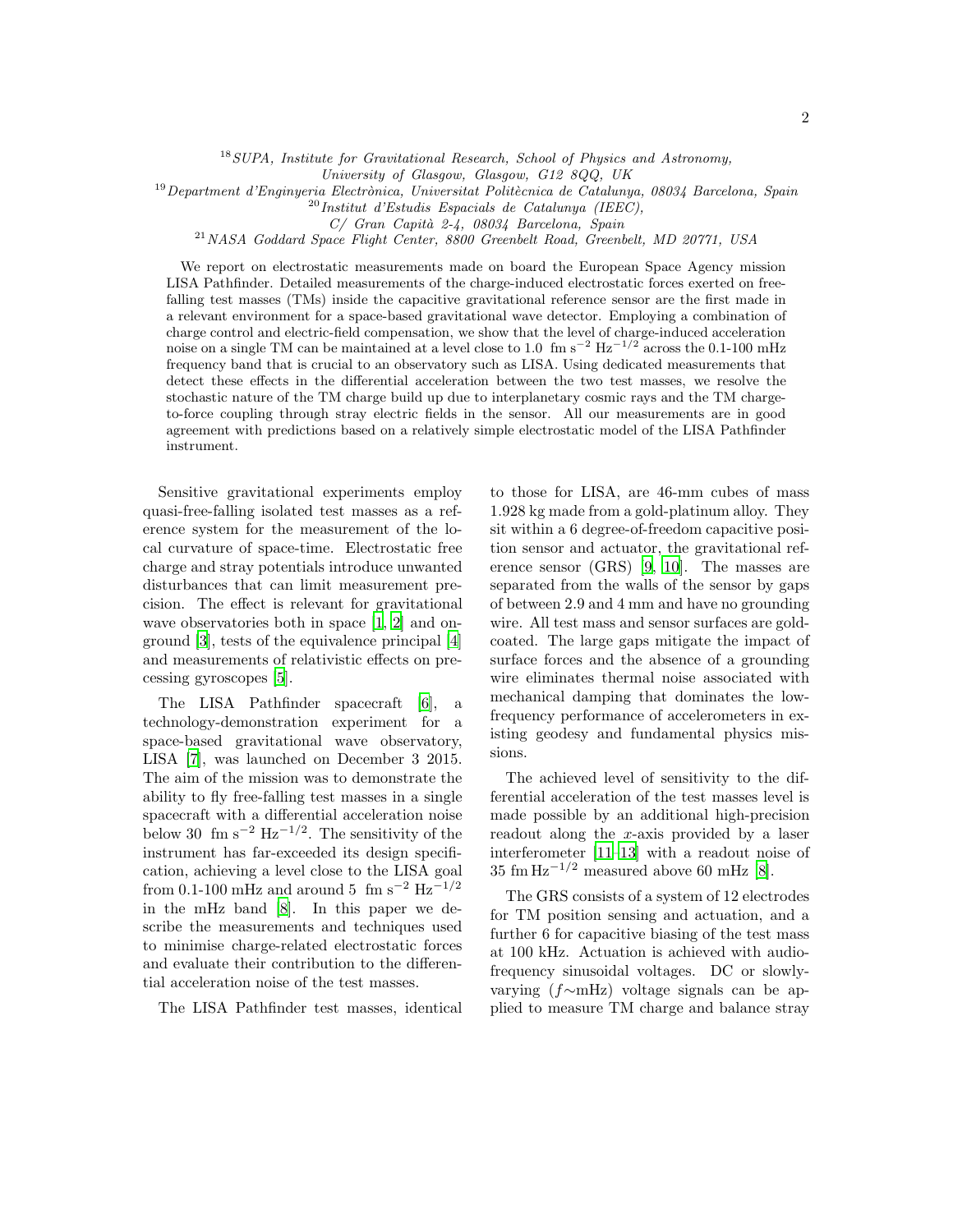electrostatic fields, as will be discussed shortly. Voltages on all electrodes originate from the GRS front-end electronics [\[14\]](#page-7-13).

High-energy cosmic rays and solar energetic particles, mostly protons, penetrate the spacecraft and instrument shielding depositing charge on the test mass, either by stopping directly or by secondary emission [\[15](#page-7-14)[–18\]](#page-7-15). Limiting charge accumulation on the electrically isolated TMs is needed to control electrostatic forces, the subject of this paper. In LISA Pathfinder, non-contact discharge is achieved by illuminating the sensor and test-mass surfaces with UV light and transferring charge by photoemission [\[19](#page-7-16)] in a similar way to that already demonstrated on GP-B [\[20\]](#page-7-17). A detailed account of the performance of the LISA Pathfinder UV discharge system will be provided in a subsequent article.

As well as providing desired actuation forces, the GRS is a source of unwanted electrostatic disturbances on the test mass [\[10,](#page-7-10) [21\]](#page-7-18). With the TM centered, the dominant source of electrostatic force noise is the interaction between the TM charge, q, and stray electric fields represented by an effective potential difference between opposite sides of the TM,  $\Delta_x$  [\[22](#page-7-19)]. The resulting force along the x-axis, following the notation of [\[2\]](#page-7-2), is

<span id="page-2-0"></span>
$$
F_x(q) = -\frac{q}{C_{\rm T}} \left| \frac{\partial C_x}{\partial x} \right| \Delta_x, \tag{1}
$$

where  $\frac{\partial C_x}{\partial x}$  is the derivative of a single sensing electrode capacitance with respect to TM displacement along x and  $C_T$  is the total capacitance of the test mass with respect to the GRS [\[23\]](#page-7-20).

In LISA Pathfinder, the principle science observable is the differential force per unit mass acting on the two TMs,  $\Delta g \equiv \frac{F_{2x}}{m_2} - \frac{F_{1x}}{m_1}$ . The measurement is thus sensitive to the in-band fluctuations of both  $\Delta_x$  and q for the two TM. Force noise is produced by a non-zero charge q, coupling with fluctuations in the average potential difference  $\Delta_x$  and, likewise, stochastic charge fluctuations mixing with any non-zero potential difference. We measure these effects with a number of dedicated techniques.

The test-mass charge, q can be detected in its effect on the TM potential,  $\delta V_{TM}$  =  $\frac{\delta q}{C_T}$ , measured by applying sinusoidally varying voltages with amplitude  $V_{\text{MOD}}$  and frequency,  $f_{\text{MOD}}$  on the x-axis electrodes, a technique well-demonstrated in ground-based investigations [\[24,](#page-7-21) [25\]](#page-8-0). The resulting force on the TM is  $F_x(f_{\text{MOD}}) = -4 \left| \frac{\partial C_x}{\partial x} \right| V_{\text{MOD}} V_{\text{TM}}$ . A continuous measurement provides an extended time series of  $q(t)$  from which the low-frequency behavior of the charge build up can be studied.

To measure the relevant stray potentialdifference  $\Delta_x$ , we introduce a potential  $\pm V_{\text{COMP}}$  to each x electrode. Following the method described in [\[2](#page-7-2)] it is possible to estimate  $\frac{\partial F_x}{\partial q}$  as a function of  $V_{\text{COMP}}$  measuring the change in  $\Delta g$  as the charge of one test mass is increased in steps by photoemission under UV illumination. By choosing a value for  $V_{\text{COMP}}$ that provides an equal and opposite potential difference to  $\Delta_x$ , we can cancel  $\frac{dF_x}{dq}$  to first order.

The LISA Pathfinder sensitivity is sufficient that the effects of in-band fluctuations of  $q$  and  $\Delta_{x}$ , described by their power spectral densities (PSDs),  $S_q$  and  $S_{\Delta_x}$  are measurable directly in  $\Delta g$  by exaggerating  $\Delta_x$  or q respectively.

Simulations and ground-based laboratory measurements provide indications of the expected behavior of the test mass charge and stray potentials. High-energy physics simulations [\[16](#page-7-22), [17\]](#page-7-23) predict that a net positive charging rate of 40-70 elementary charges per second (e s−<sup>1</sup> ) from galactic cosmic rays (GCR) at the minimum of the 11-year solar activity cycle (20-40  $es^{-1}$  at maximum when GCR flux is suppressed) with a charge-noise equivalent to that produced by a rate of single charges,  $\lambda_{\text{eff}}$ , of 200-400 s<sup>-1</sup>. The amplitude spectral density (ASD) of the test-mass charge is expected to have the form  $S_q^{1/2} = \frac{e\sqrt{2\lambda_{\text{eff}}}}{2\pi f}$  with an amplitude of 0.6-0.7 fC  $\rm Hz^{-1/2}$  at 1 mHz.

 $\Delta_x$  originates both from surface patch potentials within the sensor and the GRS electronics.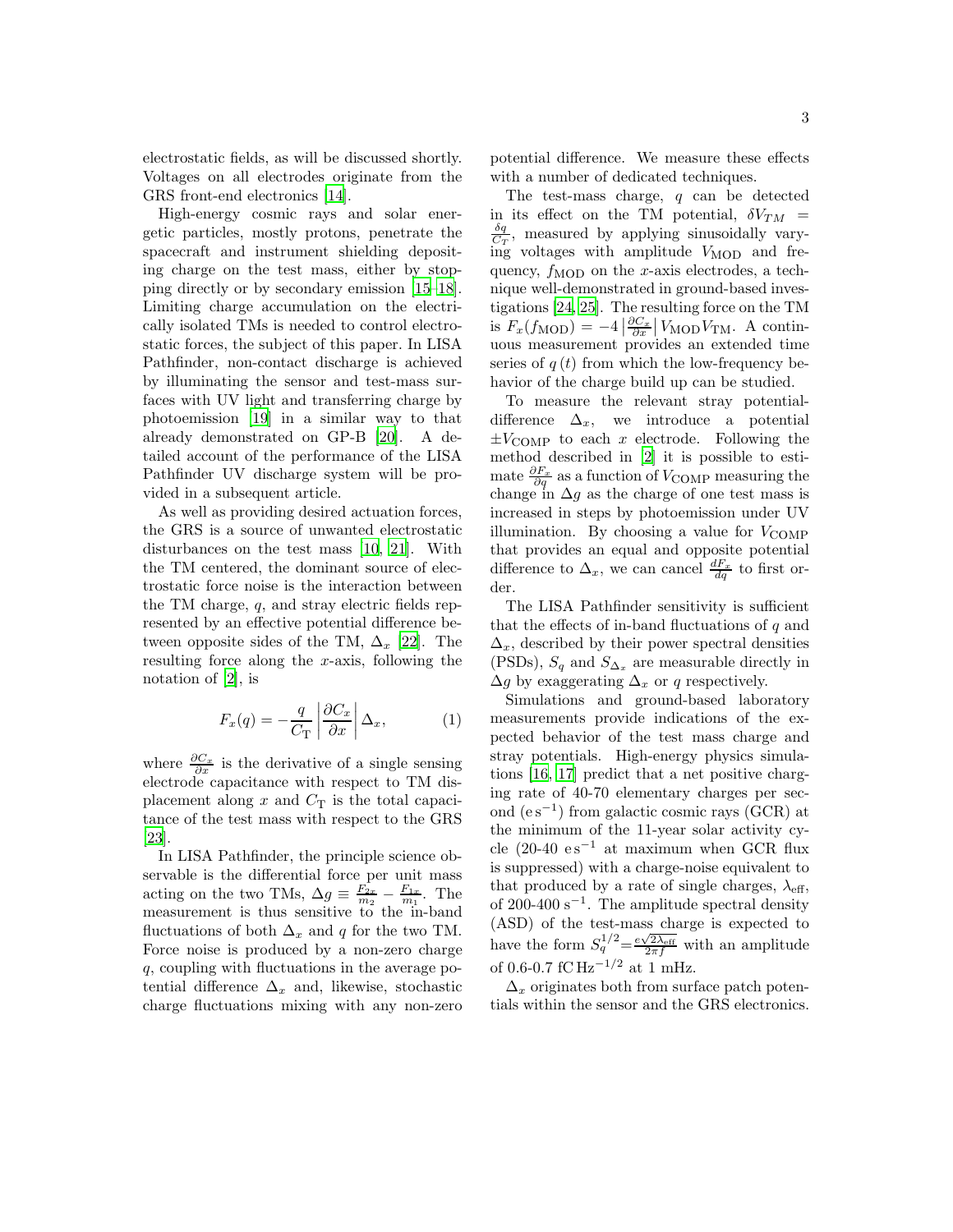

<span id="page-3-0"></span>FIG. 1. Measurements of TM charge fluctuations. Upper-left: the ASD of the charge on TM 1  $(\triangle)$  and TM 2  $(\nabla)$  in the LISA band with 1/f fits. Lower-left: the charge time series after removal of the linear trend due to the average charge rate over the course of the 3-day measurement. Right: consecutive measurements of the ASD of  $\Delta g$  with exaggerated  $\Delta_x$  (dark-blue) and with  $\Delta_x$  compensated to  $\lesssim$ 3 mV (red). Continuous curves show the result of a combined fit to the background noise and  $\Delta_x$ -dependent 1/f excess.

Measurements with representative systems in laboratory tests have found static levels of up to 100 mV [\[2](#page-7-2), [26](#page-8-1)[–28](#page-8-2)]. Tests before launch showed  $S^{1/2}_{\Delta}$  $\Delta_x^{1/2}$  coming from voltage fluctuations from the spacecraft electronics to be 30  $\mu$ V Hz<sup>-1/2</sup> at 1 mHz [\[29](#page-8-3)]. Torsion pendulum measurements using a representative TM and GRS and similar electronics have placed  $2-\sigma$  upper-limits on the total fluctuations, including patch potentials of 80  $\mu$ V Hz<sup>-1/2</sup> at 1 mHz and 290  $\mu$ V Hz<sup>-1/2</sup> at 0.1 mHz [\[2](#page-7-2)].

A ∼3-day measurement of  $q$  was made injecting  $V_{\text{MOD}}=3$  V at  $f_{\text{MOD}}=6$  and 9 mHz on TM 1 and TM 2 respectively. The charge was calculated by heterodyne demodulation of  $\Delta g$ , with the applied  $V_{\text{MOD}}$  as the phase reference.

The average charging rates were  $+22.9 \text{ es}^{-1}$ and  $+24.5$  es<sup>-1</sup> on TM1 and 2 respectively. Over 10000-s periods, the charge rate is observed to vary by  $\pm 2$  es<sup>-1</sup>, caused by a combination of low frequency noise and drift. The fluctuations around the mean charging rates are shown in the lower-left panel of Figure [1;](#page-3-0) two  $> 5\sigma$  glitches in the TM 2 charge fluctuations have been removed.  $S_q$  was calculated with the Welch method, averaging 11 detrended, 40000 s Blackman-Harris (BH) spectral windows with 50%-overlap. A  $f^{-2}$  fit was applied to the PSD, down-sampled by a factor 4 to remove data correlated by spectral windowing. The resulting ASD are shown in the upper left panel of Figure [1](#page-3-0) and a summary of the results is given in Table [I.](#page-4-0)

The  $f^{-2}$  dependence of the charge PSD and observed absence of correlation in the two charge time-series are consistent with the model of independent Poissonian processes for the two TMs, at least down to 0.1 mHz. A common drift in the charge rate at very-low frequency (visible in the time series as a quadratic dependence after removal of the linear trends due to the average charging rates) correlates well with measurements in the on-board particle monitor and is therefore likely caused by changes in the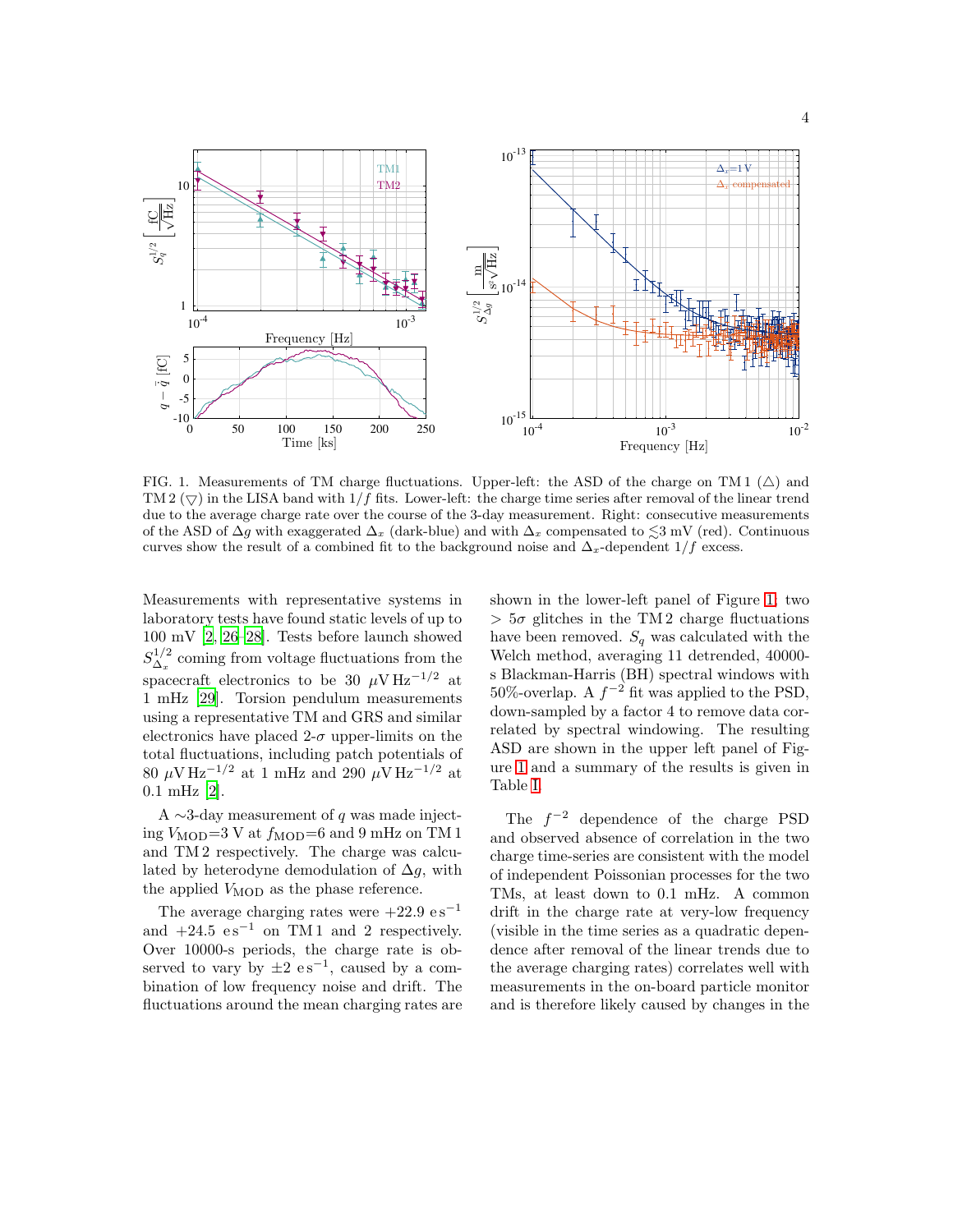<span id="page-4-0"></span>TABLE I. Test mass charging properties

|                             | TM1            | TM2            |                 |
|-----------------------------|----------------|----------------|-----------------|
|                             | $+22.9$        | $+24.5$        | $\rm e\,s^{-1}$ |
| $\lambda_{\text{eff}}$      | $1060 + 90$    | $1360 \pm 130$ | $s^{-1}$        |
| $\lambda_{\text{eff}(1+2)}$ | $2200 \pm 260$ |                | $s^{-1}$        |

<span id="page-4-1"></span><sup>a</sup> Determined from fit to  $\Delta g$  with  $\Delta_x=1$ V

incident particle flux. The measured chargenoise levels have roughly 5 times the expected noise power, with effective charge rates between 1000 and 1400  $s^{-1}$ . Possible causes for an excess are a larger-than-expected number of highmultiplicity charging events produced by veryhigh energy (∼TeV) cosmic rays, or a large population of low-energy (∼eV) secondaries emitted from TM and GRS surfaces. These two energy regimes are the source of most uncertainty in the charging predictions [\[16\]](#page-7-22).

In this measurement, made some 3-4 years before solar minimum, we find test-mass charging rates within the expected range but measurably different on the two TMs. The difference in the charge rates may originate in the different Voltscale AC electrostatic fields used for force actuation in the two GRS. If confirmed, this would favor secondary electrons as the source of excess noise. Further measurements characterizing the charge-rate behavior in detail will be the subject of future work.

The spectral density of the charge noise can also be determined from a measurement of  $\Delta g$ with an exaggerated potential difference  $\Delta_x$ . The right panel of Figure [1](#page-3-0) shows two measurements of the ASD of  $\Delta g$  calculated with the same method described for  $S_q$ . The first lasting ∼2.5-days with  $\Delta_{x_1}=\Delta_{x_2}=1$  V and calculated by averaging 9 overlapping, 40000-s BH windows. The second ∼1-day later with both  $\Delta_x$  compensated to  $\lesssim$ 3 mV (as described below) using 15 windows covering nearly 4-days. We perform a combined fit to the spectra in the frequency range  $0.1 \le f \le 20$  mHz assuming a stationary background and an excess due to random charging proportional to  $\Delta_x$ . We find the excess noise in  $\Delta g$  in the presence of the applied electric field is compatible with a total effective charge rate  $\lambda_{\text{eff}_1} + \lambda_{\text{eff}_2} = 2220 \pm 260 \text{ s}^{-1}$  in good agreement with the dedicated measurement of the charge fluctuations on each test mass shown in Table [I.](#page-4-0) The charge noise observed in these two measurements separated by 60-days is stationary to better than 10% and shows no measurable departure from a pure Poissonian behavior.

In order to calculate  $\Delta_x$  and the required compensation voltages,  $\frac{dF}{dq}$  was determined from  $\Delta g$  using four charge steps of ~0.6 pC. The charge was measured throughout with  $V_{\text{MOD}}=50$  mV and  $f_{\text{MOD}}=5$  mHz. Figure [2](#page-5-0) shows q and  $\Delta g$  as a function of time through one of these measurements. The charge steps were repeated with  $V_{\text{COMP}}$  of  $-20$ , 0,  $+20$  mV and the dependence of  $\frac{dF}{dq}$  on  $V_{\text{COMP}}$  confirms our electrostatic model to better than 2%. Two measurements on each GRS were made 45-days apart, the second with  $\Delta_x$  on TM 1 compensated within 3 mV. At this level, the contribution to  $S_{\Delta q}^{1/2}$  $\Delta_g^{1/2}$  from random charging is  $0.2 \text{ fm s}^{-2} \text{ Hz}^{-1/2} \text{ at } 0.1 \text{ mHz}$ . A further three measurements were made 7 months later. The first on TM 1 and a final measurement on each TM after reducing the temperature of the sensor from 22 to 11◦C.

The calculated values for  $\Delta_x$ , corrected for applied compensation, are given in Table [II](#page-5-1) and plotted in Figure [2](#page-5-0) against the system pumping time. We note that the rotational strayfield imbalance,  $\Delta_{\phi}$  and  $\Delta_{\eta}$ , that couple TM charge into torque in analogous fashion to Eqn [1,](#page-2-0) have been measured in the same experiments to be roughly  $-32$  and  $+36$  mV for TM 1 and  $+119$  and  $+84$  mV for TM 2. When considered with the uncompensated values measured for  $\Delta_x$ , roughly –20 mV and 0 mV for TM 1 and TM 2, the stray fields in the GRS would seem to be similar in magnitude to those observed in various measurements on GRS prototype hardware on ground [\[2,](#page-7-2) [26,](#page-8-1) [27\]](#page-8-4). Small but significant changes in  $\Delta_x$  are observed for the two TMs, consistent with drifts of slightly less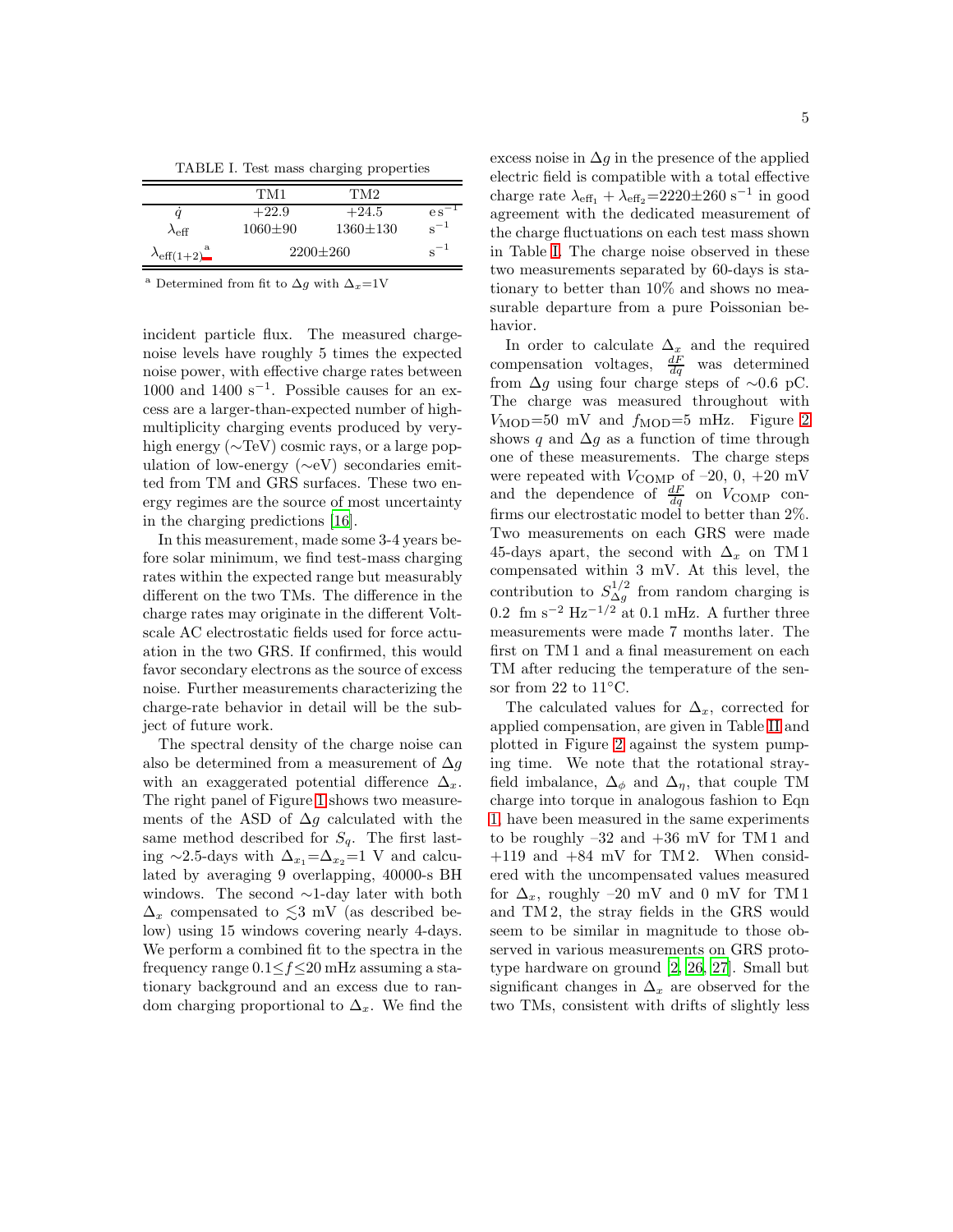

<span id="page-5-0"></span>FIG. 2. Estimation of  $\Delta_x$ . Left: time-series of charge steps in  $q_1(\times)$  and  $\Delta g(\bullet)$  for measurement on TM 1 on day 110 of 2016 with no applied compensation. Data during UV Illumination periods lasting ∼100 s have been removed. Right: Seven measurements of uncompensated  $\Delta_x$  on TM 1 ( $\Delta$ ) and TM 2 ( $\bigtriangledown$ ), plotted against the time elapsed since opening the vacuum chambers containing the GRS to space.

<span id="page-5-1"></span>TABLE II. Estimates of uncompensated  $\Delta_x$ 

| Date     | $\Delta_{x1}$     | $\Delta_{r2}$    |    |
|----------|-------------------|------------------|----|
| 2016-110 | $-21.02 \pm 0.07$ | $-0.67 \pm 0.07$ | mV |
| 2016-155 | $-20.93 + 0.04$   | $+0.66\pm0.03$   | mV |
| 2017-018 | $-18.3 \pm 0.9$   |                  | mV |
| 2017-030 | $-18.7 + 1.4$     | $-0.1 + 0.2$     | mV |

than mV/month, roughly an order of magnitude below typical drift values observed, for a limited number of samples, on ground [\[2](#page-7-2), [28\]](#page-8-2). This suggests that only very infrequent repetition of the measurement and compensation scheme will be necessary in LISA to keep acceleration noise from TM charge fluctuations below a tolerable level.

The spectral density of stray voltage fluctuations was measured by increasing the test-mass charge and using a similar method to that used to observe the charge noise effect on  $S_{\Delta q}^{1/2}$  $\overset{1/2}{\Delta g}$ . Figure [3](#page-6-0) shows two measurements of the ASD of  $\Delta g$ . The first over nearly 2-days (average of 6, overlapping, 40000-s windows) with normal levels of TM potential:  $\langle V_{\text{TM1}}\rangle=-16$  mV and  $\langle V_{\text{TM2}}\rangle = -24$  mV. followed within a day by a measurement of just over 2-days (8, 40000-s windows) at  $\langle V_{\text{TM1}}\rangle$ =–1066 mV and  $\langle V_{\text{TM2}}\rangle$ =– 1058 mV. Fitting a polynomial to the excess in the PSD of  $\Delta g$  proportional to  $V_{\text{TM}}^2$  of the form  $S_{\Delta g} = \left[ A^2 \left( \frac{\text{mHz}}{f} \right)^2 + B^2 \left( \frac{\text{mHz}}{f} \right) \right] \left( \frac{V_{\text{TM}}}{1 \text{V}} \right)^2$ we find  $A=3.5\pm0.7$  fm s<sup>-2</sup> Hz<sup>-1/2</sup> and B=6.4 $\pm$ 0.5 fm s<sup>-2</sup> Hz<sup>-1/2</sup> ( $\chi$ <sup>2</sup>=1.2). This converts to an ASD of the fluctuations in  $\Delta_x$  of 34 $\pm 2$   $\mu$ V Hz<sup>-1/2</sup> at 1 mHz and  $190\pm30 \mu \text{V Hz}^{-1/2}$  at 0.1 mHz. The measured fluctuations in  $\Delta_x$  are thus clearly resolved and are consistent with the upper limits placed for a GRS prototype on ground [\[2\]](#page-7-2). They are also consistent with ground measurements of the low-frequency actuation-circuitry voltage noise, which is indistinguishable from stray surface potential fluctuations in our acceleration noise measurement.

Throughout the majority of the operational phase of the mission,  $V_{\text{TM}}$  has been controlled within ±80 mV of zero by discharging under UV illumination during weekly or fortnightly interruptions to science measurements for orbital correction. The RMS  $V_{TM}$  in a two-week measurement period such as that described in [\[8\]](#page-7-8) is typically  $\langle 40 \text{ mV} \rangle$  and the contribution to  $S_{\Delta g}^{1/2}$  $\Delta g$ at 0.1mHz is  $1.6 \pm 0.2$  fm s<sup>-2</sup> Hz<sup>-1/2</sup>.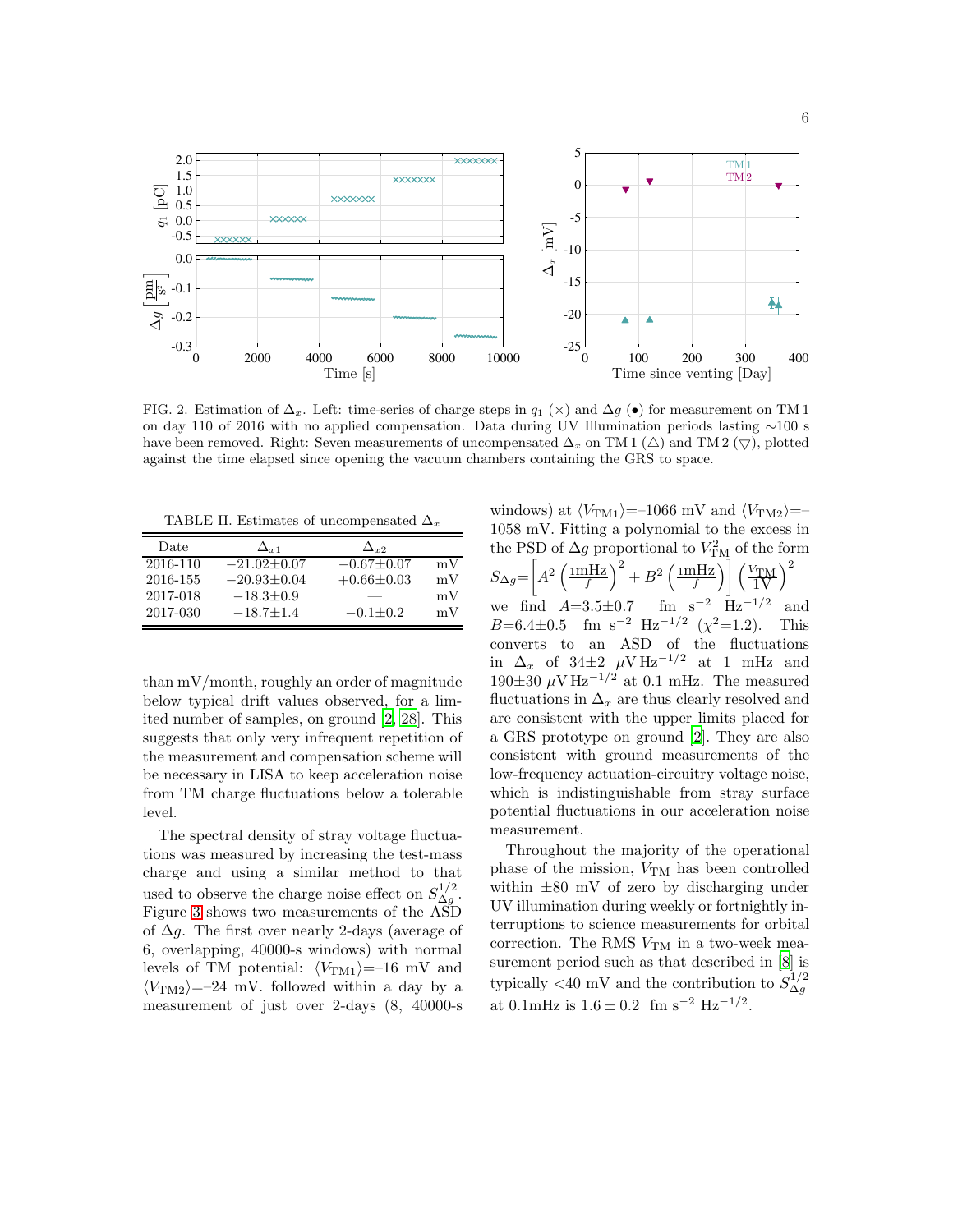

<span id="page-6-0"></span>FIG. 3. Spectral density of consecutive measurements of  $\Delta g$  with  $V_{\rm TM}\text{=}1$  V and 20 mV. A combined fit to the background and  $V<sub>TM</sub>$ -dependent component is shown with continuous curves.

We have presented the most sensitive measurements of charge-related electrostatic forces on free-falling test masses relevant for sensitive gravitational experiments in space. Technology and mitigation methods developed for minimizing these forces on test masses in capacitive position sensors have been demonstrated and are directly transferable to LISA. Their contribution to the acceleration noise of individual test masses has been reduced to a level of roughly 1 fm s<sup>-2</sup> Hz<sup>-1/2</sup> at 0.1 mHz, compatible with the budgeted allocation for electrostatic forces contributing to the total acceleration noise in LISA [\[7\]](#page-7-7).

The optimal method of test-mass charge control in a future space-based GW observatory will minimize the disruption to observations and the total contribution to acceleration noise. A continuous UV discharge scheme trades additional random-charging noise for a reduced coupling between  $V_{\text{TM}}$  and fluctuating stray potentials. Since the latter dominates the chargerelated noise in the periodic discharge scenario described in this paper by a factor of nearly 50 in power, it is likely some improvement can be obtained with a continuous scheme. This will be studied in a future experiment.

The methods and technology described here

can enable a new generation of instrumentation for gravity-gradiometry and fundamental physics with improved performance in the milli-Hz regime.

This work has been made possible by the LISA Pathfinder mission, which is part of the space-science program of the European Space Agency.

The French contribution has been supported by CNES (Accord Specific de projet CNES 1316634/CNRS 103747), the CNRS, the Observatoire de Paris and the University Paris-Diderot. E. P. and H. I. would also like to acknowledge the financial support of the UnivEarthS Labex program at Sorbonne Paris Cit (ANR-10-LABX-0023 and ANR-11-IDEX-0005-02).

The Albert-Einstein-Institut acknowledges the support of the German Space Agency, DLR. The work is supported by the Federal Ministry for Economic Affairs and Energy based on a resolution of the German Bundestag (FKZ 50OQ0501 and FKZ 50OQ1601).

The Italian contribution has been supported by Agenzia Spaziale Italiana and Instituto Nazionale di Fisica Nucleare.

The Spanish contribution has been supported by Contracts No. AYA2010-15709 (MICINN), No. ESP2013-47637-P, and No. ESP2015-67234-P (MINECO). M. N. acknowledges support from Fundacion General CSIC Programa ComFuturo). F. R. acknowledges support from a Formacin de Personal Investigador (MINECO) contract.

The Swiss contribution acknowledges the support of the Swiss Space Office (SSO) via the PRODEX Programme of ESA. L. F. acknowledges the support of the Swiss National Science Foundation.

The UK groups wish to acknowledge support from the United Kingdom Space Agency (UKSA), the University of Glasgow, the University of Birmingham, Imperial College London, and the Scottish Universities Physics Alliance (SUPA).

J. I. T. and J. S. acknowledge the support of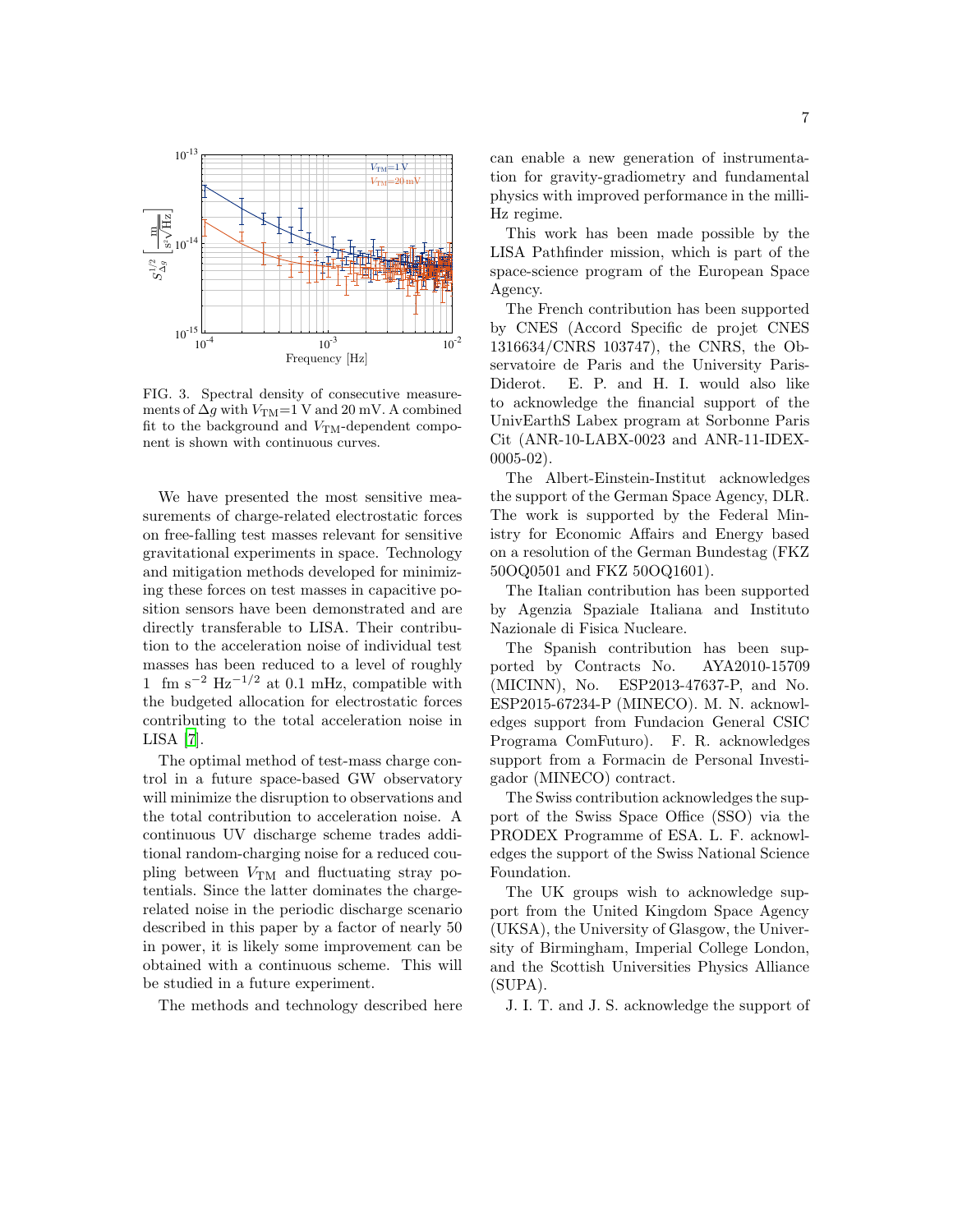the U.S. National Aeronautics and Space Administration (NASA).

- <span id="page-7-0"></span>Present address: Physics and Instrumentation Department, ONERA, the French Aerospace Lab, 92320 Chatillon, France
- <span id="page-7-1"></span>[1] D. N. A. Shaul, H. M. Araújo, G. K. Rochester, T. J. Sumner, and P. J. Wass. Evaluation of disturbances due to test mass charging for LISA. Classical and Quantum Gravity, 22(10):S297–S309, 2005.
- <span id="page-7-2"></span>[2] F. Antonucci, A. Cavalleri, R. Dolesi, et al. Interaction between Stray Electrostatic Fields and a Charged Free-Falling Test Mass. Physical Review Letters, 108(118):1–5, 2012.
- <span id="page-7-3"></span>[3] D. V. Martynov, E. D. Hall, B. P. Abbott, et al. Sensitivity of the Advanced LIGO detectors at the beginning of gravitational wave astronomy. Physical Review D, 93(11):112004, 2016.
- <span id="page-7-4"></span>[4] T. J. Sumner, J. Anderson, J.-P. Blaser, et al. STEP (satellite test of the equivalence principle). Advances in Space Research, 39:254–258, 2007.
- <span id="page-7-5"></span>[5] S. Buchman and J. P. Turneaure. The effects of patch-potentials on the gravity probe B gyroscopes. Review of Scientific Instruments, 82(7):074502, 2011.
- <span id="page-7-6"></span>[6] P. McNamara, S. Vitale, and K. Danzmann. LISA Pathfinder. Classical and Quantum Gravity, 25(11):114034, 2008.
- <span id="page-7-7"></span>[7] K. Danzmann, T. A. Prince, P. Binetruy, et al. LISA: Revealing a hidden Universe. ESA Assessment Study Report, ESA/SRE(2011):3.
- <span id="page-7-8"></span>[8] M. Armano, H. Audley, G. Auger, et al. Sub-Femto-g Free Fall for Space-Based Gravitational Wave Observatories: LISA Pathfinder Results. Physical Review Letters, 116(23):1–10, 2016.
- <span id="page-7-9"></span>[9] R. Dolesi, D. Bortoluzzi, P. Bosetti, et al. Gravitational sensor for LISA and its technology demonstration mission. Classical and Quantum Gravity, 20(10):S99–S108, 2003.
- <span id="page-7-10"></span>[10] W. J. Weber, D. Bortoluzzi, C. Carbone, et al. Position sensors for flight testing of LISA dragfree control. In Proceedings of SPIE, pages 31– 42. SPIE, 2003.
- <span id="page-7-11"></span>[11] G. Heinzel, C. Braxmaier, R. Schilling, et al. Interferometry for the LISA technology package (LTP) aboard SMART-2. Classical and

Quantum Gravity, 20(10):S153–S161, 2003.

- $[12]$  G. Heinzel, V. Wand, A. García, et al. The LTP interferometer and phasemeter. Classical and Quantum Gravity, 21(5):S581–S587, 2004.
- <span id="page-7-12"></span>[13] H. Audley, K. Danzmann, A. García-Marín, et al. The LISA Pathfinder interferometryhardware and system testing. Classical and Quantum Gravity, 28(9):094003, 2011.
- <span id="page-7-13"></span>[14] D. Mance. Development of Electronic System for Sensing and Actuation of Test Mass of the Inertial Sensor LISA. PhD thesis, University of Split, 2012.
- <span id="page-7-14"></span>[15] Y. Jafry, T. J. Sumner, and S. Buchman. Electrostatic charging of space-borne test bodies used in precision experiments. Classical and Quantum Gravity, 13(11):97, 1996.
- <span id="page-7-22"></span>[16] H. M. Araújo, P. J. Wass, D. N. A. Shaul, G. Rochester, and T. J. Sumner. Detailed calculation of test-mass charging in the LISA mission. Astroparticle Physics, 22(5-6):451–469, 2005.
- <span id="page-7-23"></span>[17] P. J. Wass, H. M. Araújo, D. N. A. Shaul, and T. J. Sumner. Test-mass charging simulations for the LISA Pathfinder mission. Classical and Quantum Gravity, 22(10):S311–S317, 2005.
- <span id="page-7-15"></span>[18] C. Grimani, H. Vocca, G. Bagni, et al. LISA test-mass charging process due to cosmic-ray nuclei and electrons. Classical and Quantum Gravity, 22(10), 2005.
- <span id="page-7-16"></span>[19] M. Schulte, G. K. Rochester, D. N. A. Shaul, et al. The Charge-Management System on LISA-Pathfinder: Status & Outlook for LISA. In AIP Conference Proceedings, volume 873, pages 165–171. AIP, 2006.
- <span id="page-7-17"></span>[20] S. Buchman, T. Quinn, G. M. Keiser, D. Gill, and T. J. Sumner. Charge measurement and control for the Gravity Probe B gyroscopes. Review of Scientific Instruments, 66(1):120, 1995.
- <span id="page-7-18"></span>[21] H M Araújo, A. Howard, D. Davidge, and T. J. Sumner. Charging of isolated proof masses in satellite experiments such as LISA. In Proceedings of SPIE, volume 4856, page 55. SPIE, 2003.
- <span id="page-7-19"></span>[22]  $\Delta_x$  is the equivalent uniform single GRS xelectrode potential that would give the same average stray field along the x axis.
- <span id="page-7-20"></span>[23] Finite element modelling calculates  $C_T=$ 34.2 pF and  $\frac{\partial C_x}{\partial x} = 291 \text{ pF m}^{-1}$ .
- <span id="page-7-21"></span>[24] P. J. Wass, L. Carbone, A. Cavalleri, et al. Testing of the UV discharge system for LISA Pathfinder. In AIP Conference Proceedings, volume 873, pages 220–224. AIP, 2006.